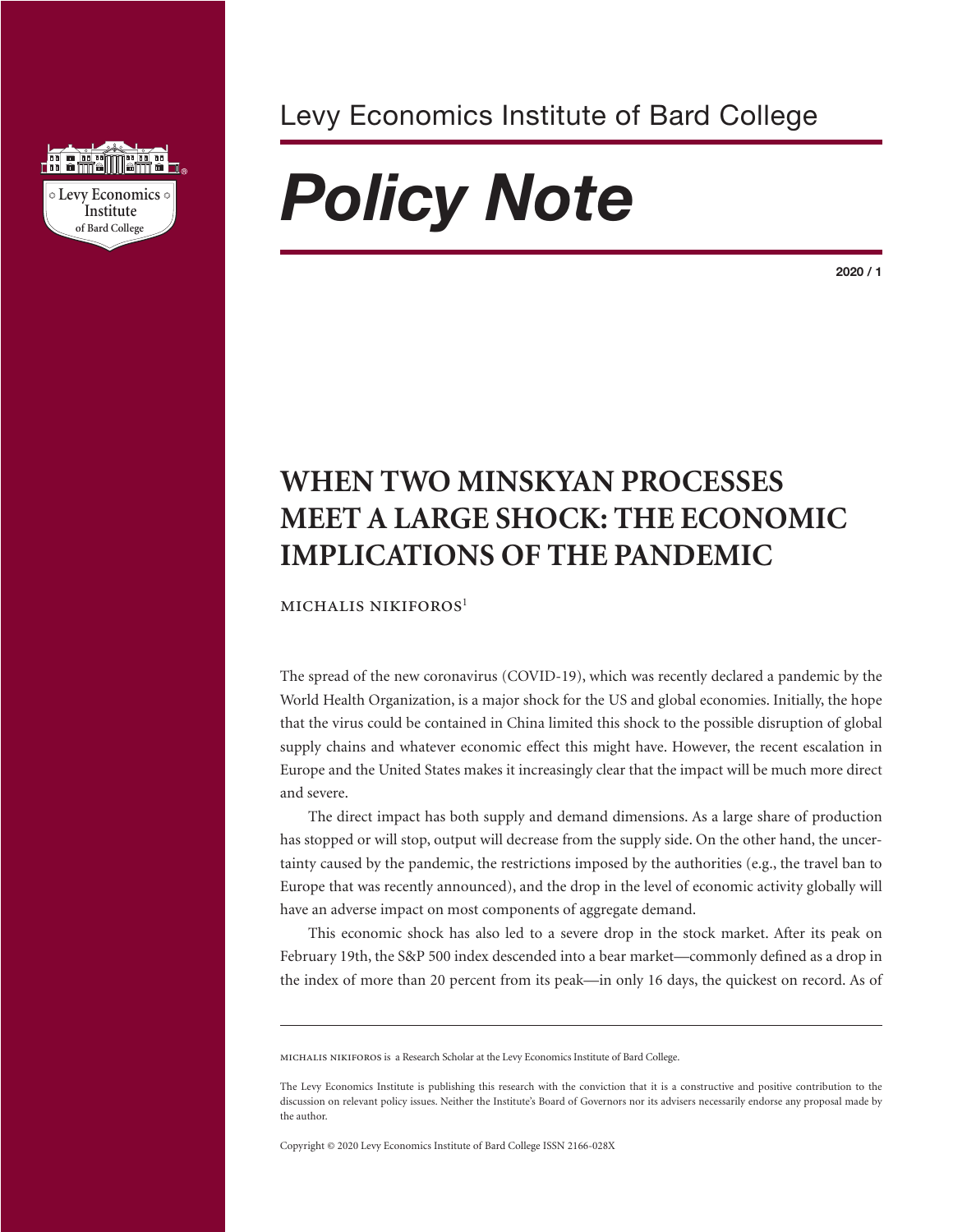March 18th, the S&P 500 index was 30 percent below its peak. March 12th and March 16th saw two of the biggest one-day drops in the market. In absolute terms, they are the two biggest drops in history. In percentage terms, the March 16th plunge is second only to the October 1987 Black Monday, and greater than the drops in late October 1929. March 12th, 2020 is fifth on the list. Stock trading was halted on both of these days.

This fall has continued despite the cut in the federal funds rate by half a percentage point on March 3rd. That had been the largest one-time rate cut since 2008—at least until March 15th, when the Federal Reserve Board cut its rate by a whole percentage point, to, effectively, zero.

Most analyses attribute the drop in the stock market to the COVID-19 shock and its severe effects on the macroeconomy. To get an idea of the magnitude of the disruption, some preliminary Chinese data show that in the first two months of 2020 retail sales decreased by 20.5 percent compared with a year ago, while industrial production and investment fell by 13.5 percent and 24.5 percent, respectively (note that the Chinese economy was affected only after the lockdown in Wuhan on January 23rd).

At the same time, we cannot understand the drop in the stock market, and more importantly the economic implications of the shock and the challenges that the US and global economies face right now, without reference to two Minskyan processes that were at play over the last years: the growing divergence of stock market prices from output prices and the increasing fragility in corporate balance sheets. More generally, Minsky's emphasis on the potentially cumulative and circular causation between current flows and outstanding stocks is crucial to fully appreciate the economic consequences of the pandemic.

Hyman Minsky's approach to how an actual economy works centers on the dynamic feedback effects between current flows and outstanding stocks of real and financial assets. A central proposition of Minskyan analysis is that the underlying conditions in the capitalist economy can best be understood from the fact that production and investment are financed by borrowing. The pandemic is thus important, not only for its direct impact on supply and demand, but because of the effect of this shock on the ability of economic agents—households and firms—to finance a sustained level of production, expenditure, and employment.

From this point of view, Minsky identifies two (interrelated) endogenous tendencies toward economic weakness and instability. The first one is associated with the evolution of stock prices. For Minsky, output prices represent the validation of equity prices by generating increasing earnings on sales, thus there cannot be a perpetually growing divergence between the

### **Figure 1 Measures of Stock Market Valuation**

**(a) Shiller Cyclically Adjusted Price-Earnings Ratio P/E 10, 1881-2020**







*Source:* BEA; Wilshire Associates; author's calculations

*Note:* The index is calculated as the ratio of end-of-period Wilshire 5000 index to GDP and net operating surplus, respectively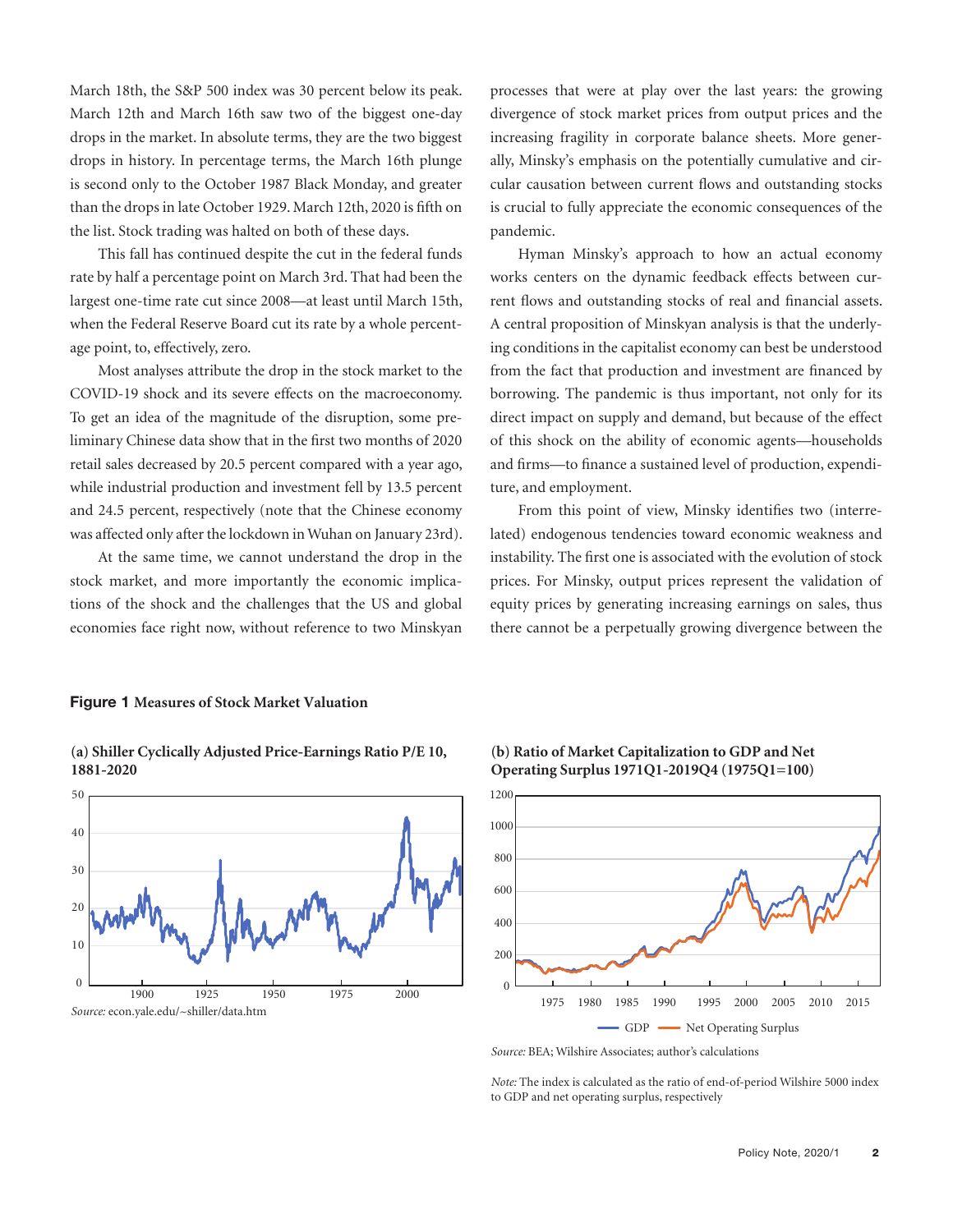two. The second tendency is associated with the fragility of corporate (and household) balance sheets. Periods of economic stability lead to periods in which corporations and households assume more and more liabilities and transition from a hedge, to a speculative, and eventually to a Ponzi position (Minsky 1986, 1992).

# **Was This Time Different?**

In all of the reports we published over the last several years (Papadimitriou, Nikiforos, and Zezza 2016, 2019, 2020; Nikiforos and Zezza 2017, 2018), we highlighted important dangers for the US economy related to these two Minskyan processes. Figure 1a shows the cyclically adjusted price–earnings (PE) ratio. It is clear that the level of the ratio over the last couple of years has been similar—at some points even higher—to that of September 1929, and much higher than it was before the 2007–9 crisis. It is surpassed only by the late 1990s level. Other measures of stock market valuation, such as the ratio of market capitalization to nominal GDP (or net operating surplus) presented in Figure 1b, point to a valuation that exceeds even that of the 1990s.

At the same time, US corporate balance sheets have become increasingly fragile. Figure 2a shows that the sum of firms' debt and loan liabilities is now much higher compared to the period before the crisis.

The fragility of corporate balance sheets is confirmed by other sources. Figure 2b shows that the gross leverage of the

### **Figure 2 Measures of US Corporate Sector Fragility**





*Source:* Federal Reserve; BEA; author's calculations



# **(c) Average Percentage of Investment Grade Corporate Bond Mutual Fund Portfolios Invested in Bonds (percent)**

# **(b) Gross Leverage of US Corporate Sector**



*Note:* Defined as gross debt of listed firms to EBITDA

#### **(d) Share of Zombie Firms (percent)**

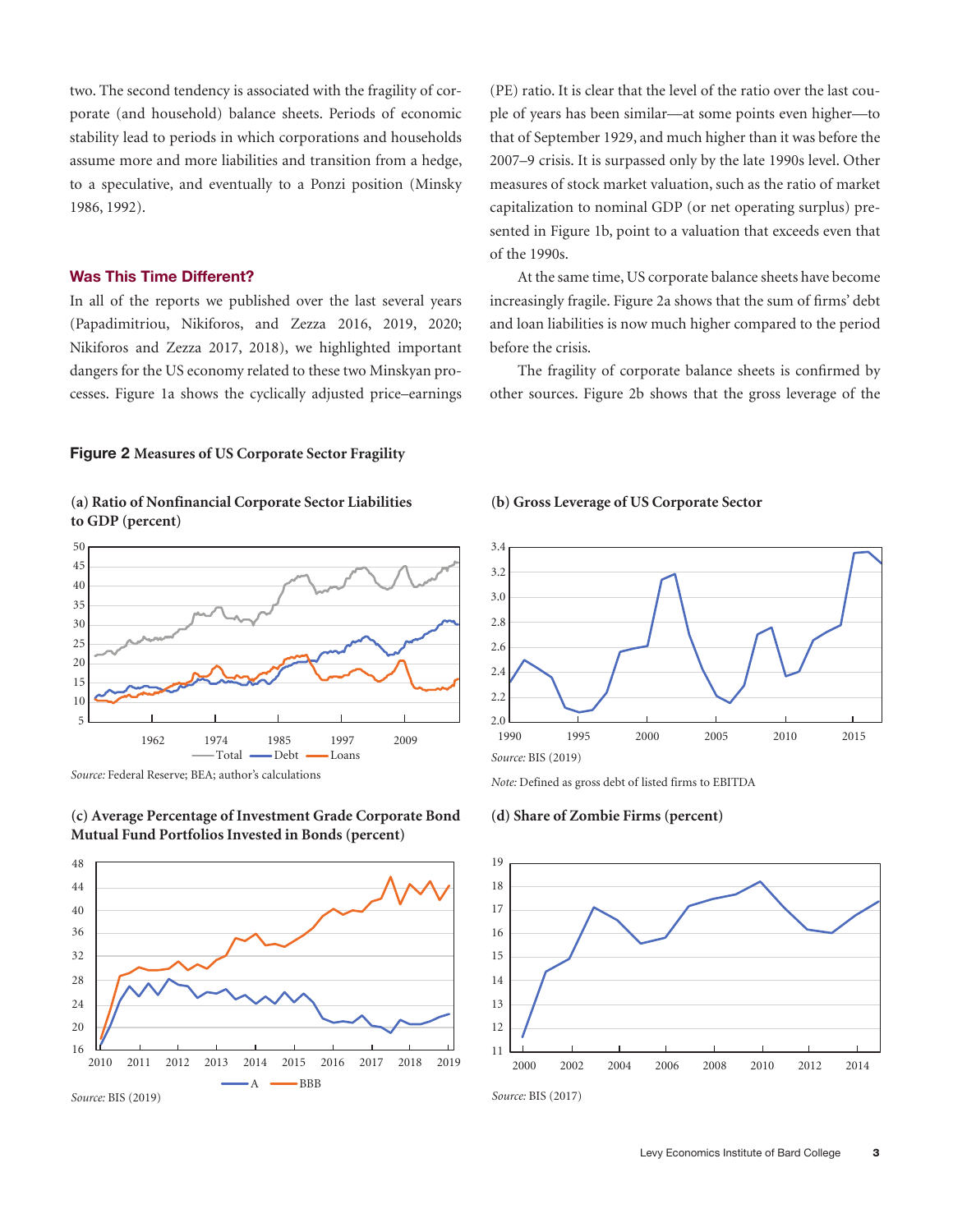corporate sector—defined as gross debt over earnings before interest, tax, depreciation, and amortization—is higher than its precrisis level and its previous peak at the end of the 1990s.

The recent Annual Economic Report of the Bank for International Settlements (BIS 2019) also mentions that in the United States the share of issuers of corporate debt that have issued BBB bonds has increased from 25 percent in 2000 to 36 percent recently (in Europe the increase is even more dramatic: from 14 percent to 45 percent).

Related to that, Figure 2c shows that the share of BBB bonds in investment-grade corporate bond mutual fund portfolios has increased—and is now at 45 percent, compared to 18 percent in 2010—while the share of bonds with an A rating fell. The *Financial Times* recently published some similar calculations that show the share of the market capitalization with a credit rating above BBB has fallen to 50 percent, below both its late 1990s and precrisis levels (Henderson 2019).

Finally, the number of Ponzi firms (or, as they are called in some recent literature, zombie firms)—firms whose cash flows are not sufficient to cover the interest payments on their debt—has also increased, despite the very low interest rates of the last decade. Banerjee and Hofmann (2018) and McGowan, Andrews, and Millot (2018) define zombie firms as firms with an interest coverage ratio that has been less than one for at least three years in a row. Banerjee and Hofmann (2018) introduce a narrower definition that includes the additional criterion that firms have a ratio of their assets' market value to their replacement cost (Tobin's q) that is below the median within their sector in any given year.

The BIS's Annual Economic Report and previous studies (e.g., BIS 2017, Banerjee and Hofmann 2018) show that, in 2017, the share of zombie firms in a sample of developed countries increased to 6 percent under the narrow definition (compared to close to 1 percent at the end of the 1980s), while it was roughly 12 percent under the broad definition. In the United States, this share is even higher: Figure 2d shows that in 2015 it stood at 17.4 percent, which is above its precrisis level. Given the other trends in corporate balance sheets, this number must be even higher today.

#### **The Economic Implications of the Pandemic**

These issues are central if we want to understand the implications of the coronavirus shock. This shock did not arrive in the context of an otherwise healthy economy. On the one hand, it has coincided with the apogee of a secular trend of increasing divergence between the evolution of goods and equity prices, and thus an increasing inability of output prices to validate equity prices. Hence, the demand or supply shocks have simply aggravated an inevitable adjustment process.

On the other hand, the rising fragility in corporate balance sheets had made the economy particularly vulnerable even to short falls in sales and declining equity prices. Thus, not only were corporate equity prices incapable of validation, the debt issued by corporations was also incapable of validation even before demand and supply shocks emerged in response to the coronavirus measures.

In previous reports (Nikiforos and Zezza 2017, 2018), we have calculated that, under relatively optimistic assumptions, a stock market correction and a deleveraging of the private sector can have very severe consequences on economic activity. In such a scenario, the cumulative impact would be a real GDP growth rate roughly 10 percent below its baseline performance over a three-year period (2.8 percent, 4 percent, and 3.3 percent, respectively), and a loss of real GDP of around 12 percent.

Assuming a baseline growth rate for the US economy of around 1.5 percent to 2 percent, which is what most economists expected (see Papadimitriou, Nikiforos, and Zezza 2020), these simulations imply a negative growth rate that would fall below –2 percent.

Given the magnitude of the coronavirus shock, these estimates should be understood as an optimistic scenario, representing a "ceiling" for potential outcomes. For example, even if we set aside the stock market and balance sheet implications, if we assume that GDP falls by 15 percent in just one quarter of 2020—which is on the lower side of the preliminary Chinese figures mentioned above—and does not grow for the rest of the year, this implies, all other things equal, a drop in GDP of close to 4 percent. However, because of the situation in the stock market and the preexisting balance sheet fragility, the impact is likely to be deeper and more severe compared to the recent 2007–9 crisis.

Two final observations are in order. First, if we approach the situation using this Minskyan framework, it is easy to understand why the current economic weakness can be perpetuated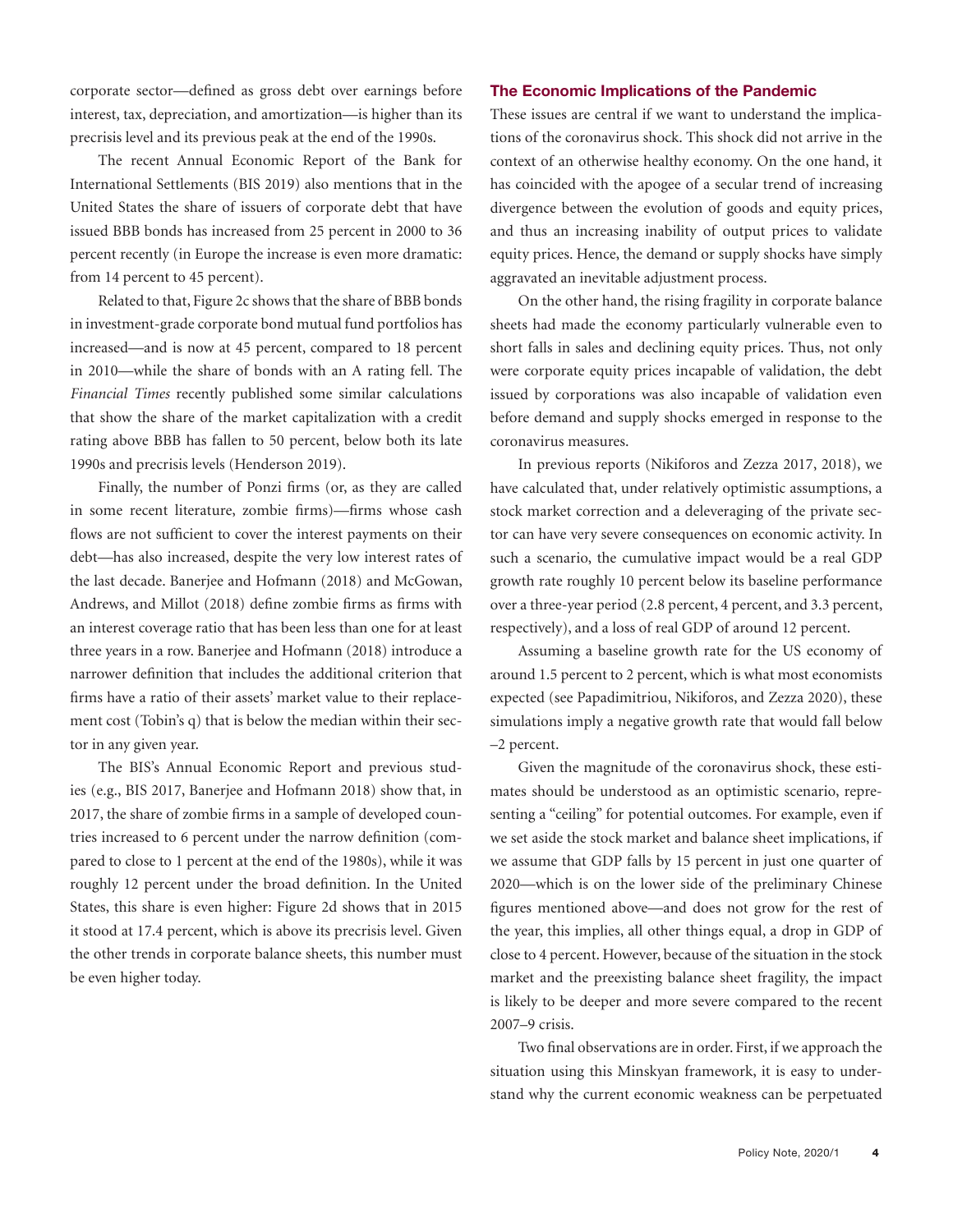through feedback effects between flows of demand and supply and their balance sheet impacts. On the supply side, a supplier that has contracts to pay labor and buy inputs but cannot sell its product because of the interruption of integrated supply chains, will have no revenues and will thus have to borrow to meet its commitments. This is true all along the supply chain.

On the demand side, the seller has existing stocks which it hopes to sell to meet its cost of goods. If demand falls off, accumulated inventory has to be financed. Thus, both supply side and demand side require financing of stock commitments, which normally would be met by integrated production and sales. The demand for short-term finance thus more than doubles, just as the creditworthiness of both the producers and sellers declines, leading to a reduction in the willingness to fund unsold stocks on both the supply and demand side. However, this short-term liquidity problem might quickly lead to insolvency, as firms cannot repay debt with unsold goods. In fact, the deeper and more prolonged the original shock, the more likely it is this transition from liquidity preference leads to Ponzi finance. In turn, this transition has a secondary impact on aggregate demand and employment, which exerts further pressures on liquidity and destabilizes balance sheets.

Second, in the current context, an important aspect of the problem is the global dimension of the crisis. As things stand right now, it seems that not a single major economy—developed or developing—will remain unaffected.

# **What Needs to Be Done**

At this point, a strong public intervention is needed. Monetary policy is important in order to avoid a collapse of the banks and the financial system, which would make things worse. However, monetary policy is not enough. Low interest rates will not boost spending—it did not happen before the crisis, and it will certainly not happen now. Reducing interest rates in itself will also have no impact on the liquidity problem faced by many firms, as private banks will be less willing to provide the necessary liquidity as credit risk rises (toward that end, a more direct intervention is necessary—the recently announced commercial paper funding facility moves in that direction).

At the same time, a boost in demand can only be achieved through fiscal policy—especially an increase in public spending. At this point, a large share of this increase in spending can be directed toward providing access to healthcare for all those in

need, and guaranteeing that all those who need to get paid sick leave can do so (the recent bill that was signed by the President guarantees sick leave to a fraction of employees, as very big and small employers are excluded). Support for employment, household income, and firms that face the risk of extinction would also be helpful. At the moment of writing this note, there are reports of a fiscal stimulus plan of \$1 trillion. Although the details of the plan are still unknown—and the devil always hides in the details—such a stimulus is necessary.

In the medium run, when we have (hopefully) left the pandemic behind us, a more serious discussion needs to begin on how to pursue structural reforms of the US economy that will deal with the underlying causes of the current fragility, as well as the inability of the US healthcare system to effectively handle a pandemic like this. For reasons we have explained in past reports—and others that are now becoming painfully obvious—policies to address income inequality, reform the financial sector, and provide health insurance to everyone should be part of these reforms. In the meantime, it is necessary that, unlike the response to the 2007–9 crisis, the assistance provided to large corporations come with strings attached—so that they do not return to the same old (destabilizing) practices once the emergency has passed.

#### **Notes**

1. I am indebted to Jan Kregel, Gennaro Zezza, Dimitri Papadimitriou, and Michael Stephens for their indispensable comments and suggestions.

## **References**

- Banerjee, R., and B. Hofmann. 2018. "The Rise of Zombie Firms: Causes and Consequences." *BIS Quarterly Review*. September.
- BIS (Bank for International Settlements). 2019. *Annual Economic Report 2019.* Basel: Bank for International Settlements. June.
- \_\_\_\_\_. 2017. "International Banking and Financial Market Developments." *BIS Quarterly Review*. September.
- Henderson, R. 2019. "Ballooning US Debt Piles Put Investors on Guard." *Financial Times*, March 12.
- McGowan, A. M., D. Andrews, and V. Millot. 2018. "The Walking Dead? Zombie Firms and Productivity